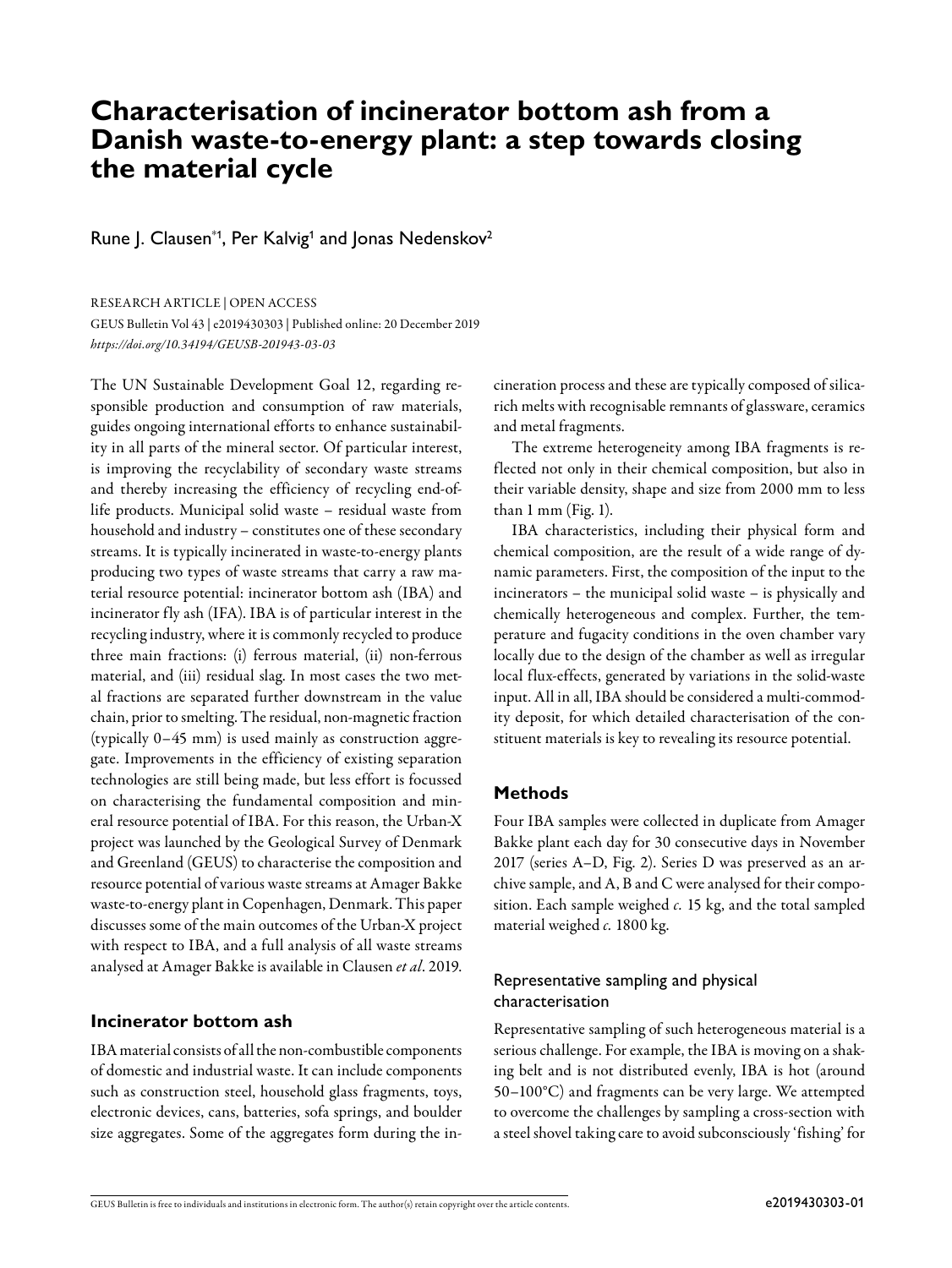

Fig. 1: Example waste from Amager Bakke waste-to-energy plant. A: Unprocessed incinerator bottom ash (reproduced from Clausen *et al*. 2019). B: Non-deformed glass fragments (sample number 567662 A; Clausen *et al*. 2019). C: Magnetic, non-deformed metal (sample number 567662 A; Clausen *et al*. 2019).

particular pieces. Fragments of up to *c.* 200 mm were sampled, though due to the sampling bias associated with large fragments (relative to the size of the sampler) among other things, only fragment sizes less than or equal to 63 mm were considered representatively sampled. To create four sample series (A–D) carrying the same 30-day representation, four samples was extracted immediately one after the other.

For physical characterisation, we combined one series into a composite sample, which represented the average IBA material collected during the 30 days of sampling (C series, Fig 2). First, all fragments larger than 63 mm were removed by hand and ruler in preparation for the splitter, where each sample was divided to retrieve a representative subsample. Combining all 30 subsamples of series C produced a composite sample of 17 kg.

The composite sample was then sieved into seven size fractions, which were further separated to isolate a number of characteristic components: ferro magnetic metal, nonmagnetic metal, glass, ceramics and building aggregates and melt. Glass, ceramics and building aggregates were identified by manual-visual sorting. Ferro magnetic metal was captured by a magnet and non-magnetic metal was identified with a metal-detector. The remaining material was classed as predominantly melt – fragments or conglomerations of fragments, which were partly or entirely melted, and did not belong to the other categories. The resulting fractions and material classes were weighed.

All metal fragments underwent further analysis with X-ray fluorescence (XRF) to categorise them according to alloying elements; non-magnetics were subdivided into aluminium, alloyed aluminium, copper alloyed copper, and other metals. Additional subdivisions were made according to the degree of degradation; glass for example was subdivided into four sub-classes. This part of the study is not reported in this article but can be found in Clausen *et al*. 2019.

#### Chemical characterisation

A classical mineral exploration approach would be to produce an IBA 'whole-rock' chemical signature to identify potentially economic elements and minerals. But this is neither possible nor meaningful for IBA material for the following reasons:

- 1. The technical challenge: Homogenisation by means of crushing and milling of IBA material is expensive, if not impossible, due to the content of ductile metal fragments.
- 2. The distributional challenge: The 'whole rock' chemical signature represents elements hosted by myriad chemically different fragments of materials and melts. However, it does not reveal the extent to which the element is available to mining/recycling, since it does not describe the size, shape and elemental composition of the particular fragments it is associated with.

It follows that neither the 'ore grade' nor the 'ore value' of IBA can be established only on the basis of bulk geochemical data. However, chemical data may point to elements occurring in elevated concentrations, on which further studies are required in order to assess their economic potential. This approach was applied in the Urban-X project where a total of 62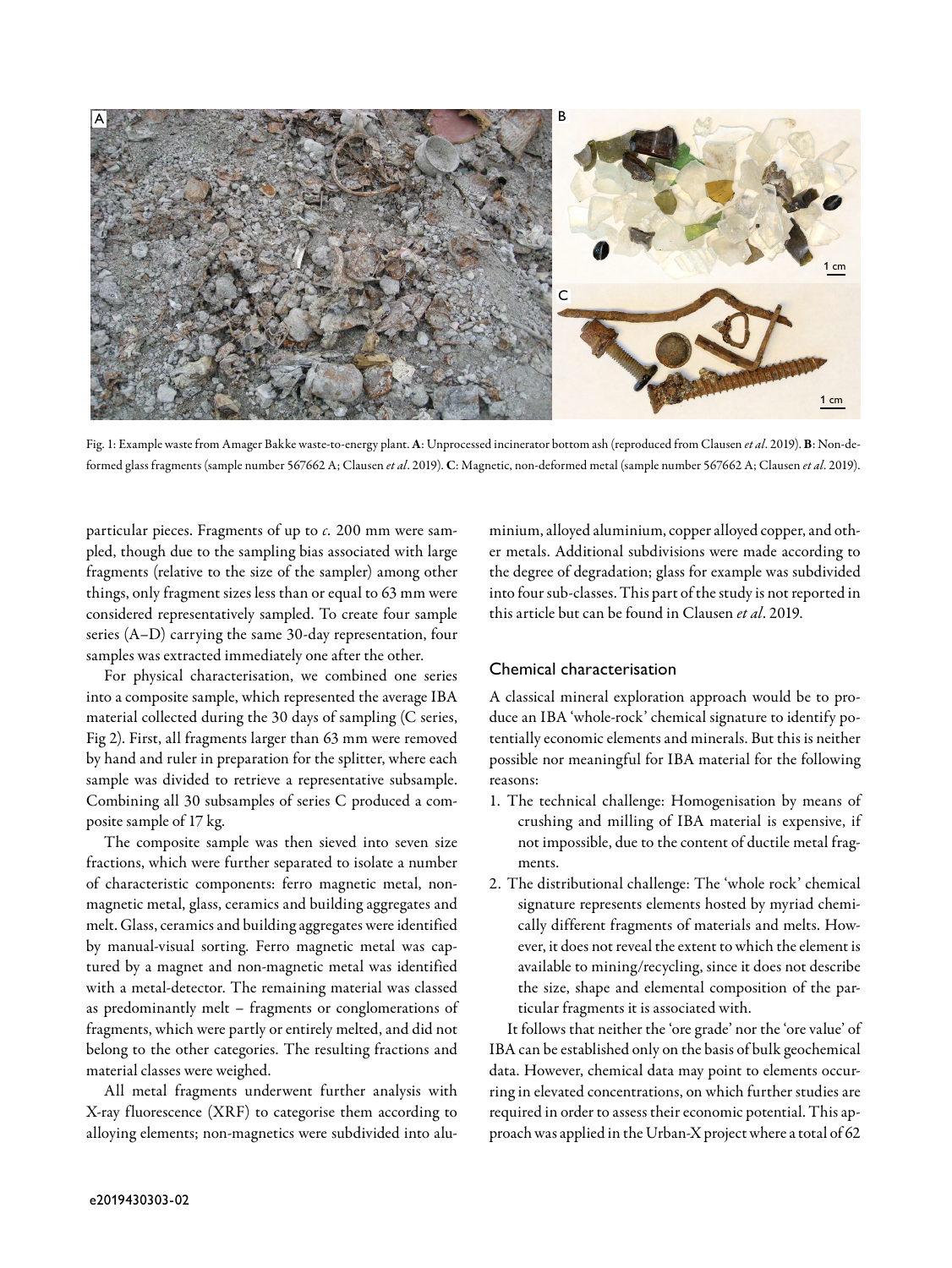



chemical elements were analysed by ICP-MS and ICP-OES on each of the 30 IBA samples (the 0–63 mm size fraction from the B series after removing magnetic metal; Fig 2). Samples were prepared and analysed by Actlabs, Canada. A full description of sample preparation and analytical methods is supplied as supplementary information (File S1; [https://doi.](https://doi.org/10.34194/GEUSB-201943-03-03) [org/10.34194/GEUSB-201943-03-03](https://doi.org/10.34194/GEUSB-201943-03-03)).

#### **Results and discussion**

Five material classes dominated the coarse fraction of the IBA-bulk sample: magnetic metal (29 wt%), non-magnetic metal (6 wt%), glass (14 wt%), ceramics and building aggregates (14 wt%) and melt (37 wt%; Figs 1B, C). The composite IBA-bulk sample consisted of 66 wt% coarse (2–63 mm) material and 34 wt% fine (< 2 mm) material.

Comparing the physical characterisation of each sieved fraction, it follows that each material class correlates to some extent with fragment size (Fig 3). For example, building

aggregates and magnetic metals are concentrated in the >32 mm fractions, while glass and non-magnetic metal are concentrated in the <32 mm fractions. Distribution of the non-magnetic fraction is however less distinct across the various material classes (Fig. 3).

The annual resource potential of the five main classes in the 2–200 mm material fraction from the Amager Bakke plant are estimated and presented in Table 1. The total mega tons per annum (Mtpa) IBA production in Denmark and the EU-28 is 0.6 Mtpa (Miljøstyrelsen 2016) and 16 Mtpa (ISWA 2015), respectively. Assuming the distribution of the five material groups measured for Amager Bakke IBA is representative of IBA in Denmark and the EU, we can apply these class distributions to the national and EU-level data (Table 1). For example, magnetic- and non-ferrous scrap could be as high as 230 000 tpa and 50 000 tpa, respectively, in Denmark, and 4 200 000 tpa and 1 000 000 tpa, respectively, in the EU-28 (Table 1). This EU-28 estimate must,

Table 1. Estimated annual resource volume produced by Amager Bakke waste-to-energy (WtE) plant. Potential volume in Denmark and the EU-28 is extrapolated from the distribution among raw material groups observed at Amager Bakke

|                                |                         | Amager Bakke      |                        | All W <sub>t</sub> E incinerators<br>Denmark | All W <sub>t</sub> E incinerators<br><b>EU-28</b> |                                  |
|--------------------------------|-------------------------|-------------------|------------------------|----------------------------------------------|---------------------------------------------------|----------------------------------|
|                                |                         | Measured<br>(wt%) | Adjusted<br>$(wt\%)^a$ | <b>Estimated volume</b><br>(tpa)             | Estimated volume<br>(tpa)                         | <b>Estimated volume</b><br>(tpa) |
| >63 mm (mostly magnetic metal) |                         |                   | 5 <sup>b</sup>         | 4000                                         | 30 000                                            | 80 000                           |
|                                | Ceramics and aggregates | 14                | 11                     | 9100                                         | 68 000                                            | 1 800 000                        |
|                                | Glass                   | 14                | 10                     | 8400                                         | 63 000                                            | 1 700 000                        |
| $2 - 63$ mm                    | Non-ferrous metal       | 6                 | 6                      | 4600                                         | 34 000                                            | 910 000                          |
|                                | Magnetic metal (steel)  | 29                | 23                     | 18 000                                       | 137 000                                           | 3 600 000                        |
|                                | Slag melt               | 37                | 29                     | 24 000                                       | 177 000                                           | 4 700 000                        |
| 0-2 mm fraction                |                         |                   | 15 <sup>c</sup>        | 12 000                                       | 91 000                                            | 2 400 000                        |
| Total                          |                         | 100               | 100                    | 80 000                                       | 600 000 <sup>d</sup>                              | 16 000 000 <sup>e</sup>          |

 $a<sup>a</sup>$  Measured content adjusted to include estimates of the >63 mm and 0–2 mm fractions.

b<br>Rough estimate of the >63 mm fragments in IBA from Amager Bakke.

<sup>c</sup> Production from Amager Bakke, as estimated by Amager Resource Center.

<sup>d</sup> IBA production in Denmark based on multiple sources (Miljøstyrelsen 2016; Dansk Affaldsforening et al. 2016).<br><sup>e</sup> IBA production in the ELL28 estimated by ISWA (2015).

<sup>e</sup> IBA production in the EU-28 estimated by ISWA (2015).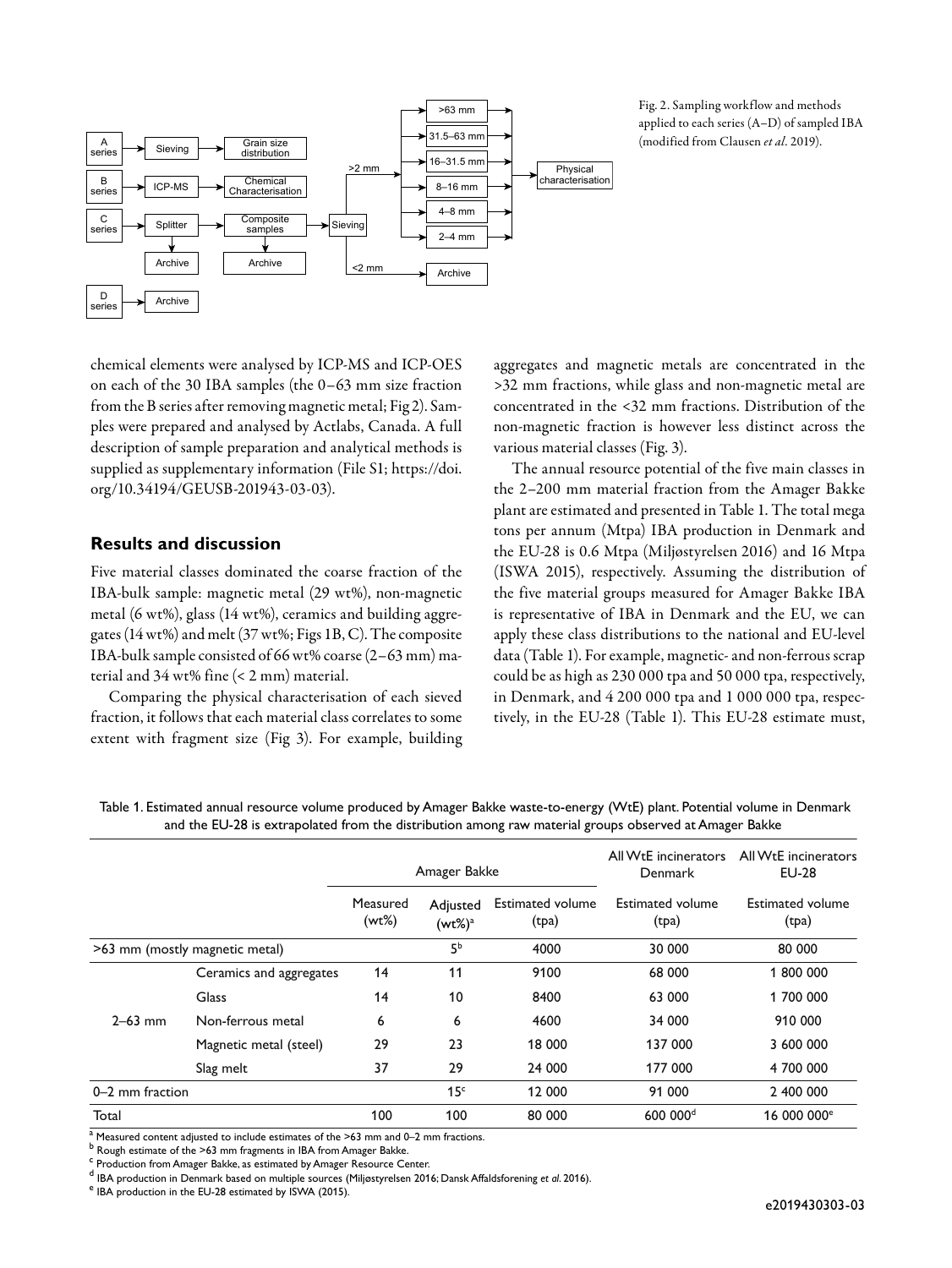Table 2. Content of selected elements in incinerator bottom ash produced by the Amager Bakke waste-to-energy plant

|    |        |                         |                |               | $20 - 40$ mm            |
|----|--------|-------------------------|----------------|---------------|-------------------------|
|    |        |                         | $0 - 63$ mm    | (melt; Amager |                         |
|    |        |                         | (Amager Bakke) | Forbrænding)  |                         |
|    |        |                         |                | Earth crust   |                         |
|    |        |                         |                | enrichment    |                         |
|    |        | Earth crust             | Measured       | factorb       | Measured                |
|    |        | ave. conc. <sup>a</sup> | ave. conc.     | (no units)    | ave. conc. <sup>c</sup> |
| Sb | ppm    | 0.2                     | 42             | 210           | 52                      |
| Au | ppb    | 3.1                     | 480            | 154           | 330                     |
| Рb | ppm    | 10                      | 980            | 98            | 866                     |
| Bi | ppm    | 0.025                   | 1.8            | 72            | 1.5                     |
| Sn | ppm    | 2.2                     | 150            | 66            | 312                     |
|    | Ag ppm | 0.08                    | 3.2            | 41            | 5.6                     |
|    | Cd ppm | 0.15                    | 4.7            | 31            | 4.1                     |
| Zn | ppm    | 79                      | 3100           | 39            | 3355                    |
| Pd | ppb    | 6.3                     | 74             | 12            | 118                     |
|    |        |                         |                |               |                         |

<sup>a</sup> Obtained from periodictable.com.

b Earth crust enrichment factor is the element concentration relative to crustal concentration.

 $\degree$  Measured concentration of 10 fragments of melt materials from Amager Forbrænding, 2015 (Kalvig *et al.* 2016).

however, be considered speculative and further studies are needed to quantify the resource potential in the EU.

Complete chemical analysis of the 0–63 mm IBA fraction can be found in Clausen *et al*. (2019). Here we present only the nine elements that occurred in concentrations 10 times higher than the average crustal concentration and are thus considered candidates for resource extraction (Table 2). When ranking these elements according to their level of enrichment compared to crustal concentration, Sb, Au and Pb rank highest.

Since the various classes of potentially economic materials are unevenly distributed throughout the IBA size fractions, it follows that the chemical composition also varies with grain size. Therefore, a relevant question is, where in the IBA are the nine elements in Table 2 concentrated, i.e. elevated above the average (0–63 mm fraction) concentration?

The 2–63 mm fraction of melt fragments were not measured in this study, but similar IBA material (20–40 mm size fraction of melt fragments) was analysed at Amager Forbrænding in 2015 (Kalvig *et al*. 2016; in service between 1970 and *c.* 2017, after which the new Amager Bakke plant operates in its place). The 20–40 mm melt fraction at Amager Forbrænding has a similar composition to the 0–63 mm fraction at Amager Bakke (Table 2).

In general, the 2–63 mm non-melt fragments (i.e. glass, building materials, magnetic metals and non-magnetic



Fig. 3. The distribution of main components according to fragment size. The characterized 2–63 mm fractions were considered representative of the total IBA material. The 63–200 mm was not considered representative due to its size relative to the sampler, but a rough characterisation using a magnet was made nonetheless on the sampled material (modified from Clausen *et al*. 2019).

metal) originates from products used in household and industry, in which the elements in Table 2 would not serve a functional purpose and are undesirable for economic, health and environmental reasons. Measurements with XRF were carried out to see if any of the elements in Table 2 could be detected among each category of non-melt fragments. None of the elements, except for zinc, registered above the limit of detection. Zinc only registered in measurable quantities in a few non-ferrous metal fragments (data not shown). The XRF measurements thus support our general assumption, that the nine elements are mostly absent in the 2–63 mm non-melt fragments.

We can thus assume that the 0–2 mm fraction is a source of elevated concentrations of the nine elements of interest. Previous studies in Holland support the notion that heavy metals are concentrated in the IBA fines (Muchova *et al*. 2009; Muchová & Rem 2006).

#### **Summary and outlook**

IBA flows at the Amager Bakke plant likely carry a secondary raw material potential that is not yet fully realised. These include: (1) glass, (2) increased recycling efficiency on ferrous and non-ferrous metals, (3) higher value usage of melts and ceramics e.g. in concrete and asphalt and (4) potential extrac